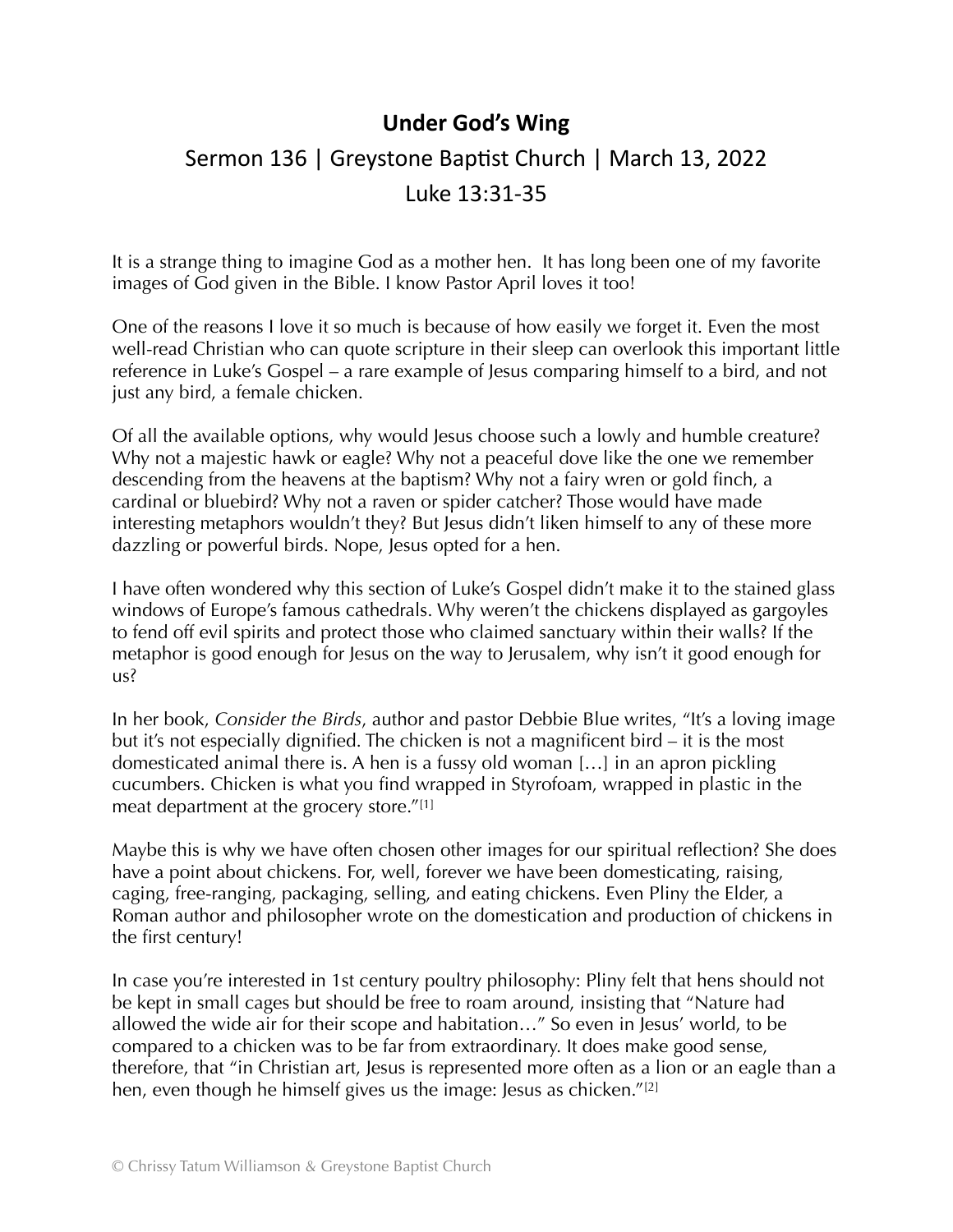We like to think of Jesus as the earthly extension of God almighty and that word – almighty – doesn't exactly make sense as a mother hen… Rather, it evokes images of power, strength, masculinity, and dominance. Could it be that we have missed something? Is there more here, more to learn about the ways that God chooses to intervene and act in this world? Could it be that Jesus "sought to upend our notions of power?"<sup>[3]</sup>

Let's take another look at the Gospel reading for today…

As Jesus makes his way to Jerusalem, he teaches and heals along the way. The disciples are traveling with him and soaking up every ounce of wisdom that they can. Before they arrive in Jerusalem, some Pharisees approach with a word of warning: *Turn away,* they warned, *Herod wants to kill you.* 

We shouldn't jump to conclusions here about the Pharisees' motives. Sure, it's possible that they were just trying to scare Jesus, passing along an unsubstantiated claim about Herod's cruel intentions. This would fit into our negative stereotypes about them and the antagonistic role they often play in the Gospel narratives.

But, then again, considering Herod… He did have blood on his hands – he had murdered before and who's to say he wouldn't do it again. We know that Herod is the ultimate bully. So isn't it believable that these Pharisees may really be looking out for Jesus? Well, no matter the answer to that question, Jesus is unshaken, unafraid, and undeterred. *You tell that fox for me, I'm healing these people and I'm going to keep on doing it.* 

To be clear, even in the ancient world, to call someone a fox was not a compliment.

You may know the old idiom, "Like a fox guarding the henhouse." The fox might impress and inspire confidence with showy displays of power and intelligence, but the fox is always looking out for himself. Put a fox in charge of the henhouse and you won't have to worry with other predators… the fox will enjoy the feast himself.

In Jesus' world, the fox was a Jewish rabbinical term of derision for someone who was known to be habitually deceptive and cunning. Someone who could not be trusted, one who was a crafty, ruthless, and vicious animal. The fox is not your friend. *Go and tell that fox...* Jesus says back to the Pharisees.

Herod enjoyed the appearance of power. After inheriting part of his father's land, he was officially the "Tetrarch of Galilee" which positioned him well within the political hierarchy of the Roman Empire. He had some power and lots of connections, but as we saw with the whole John the Baptist saga, and as we will see when Pilate comes to him for assistance with Jesus' arrest later on in this Gospel... Herod is not interested in wielding his power – and certainly not to protect anyone else. He prefers to play in the sidelines where his wealth and comfort accrue while others bear the burden and the responsibility of governing.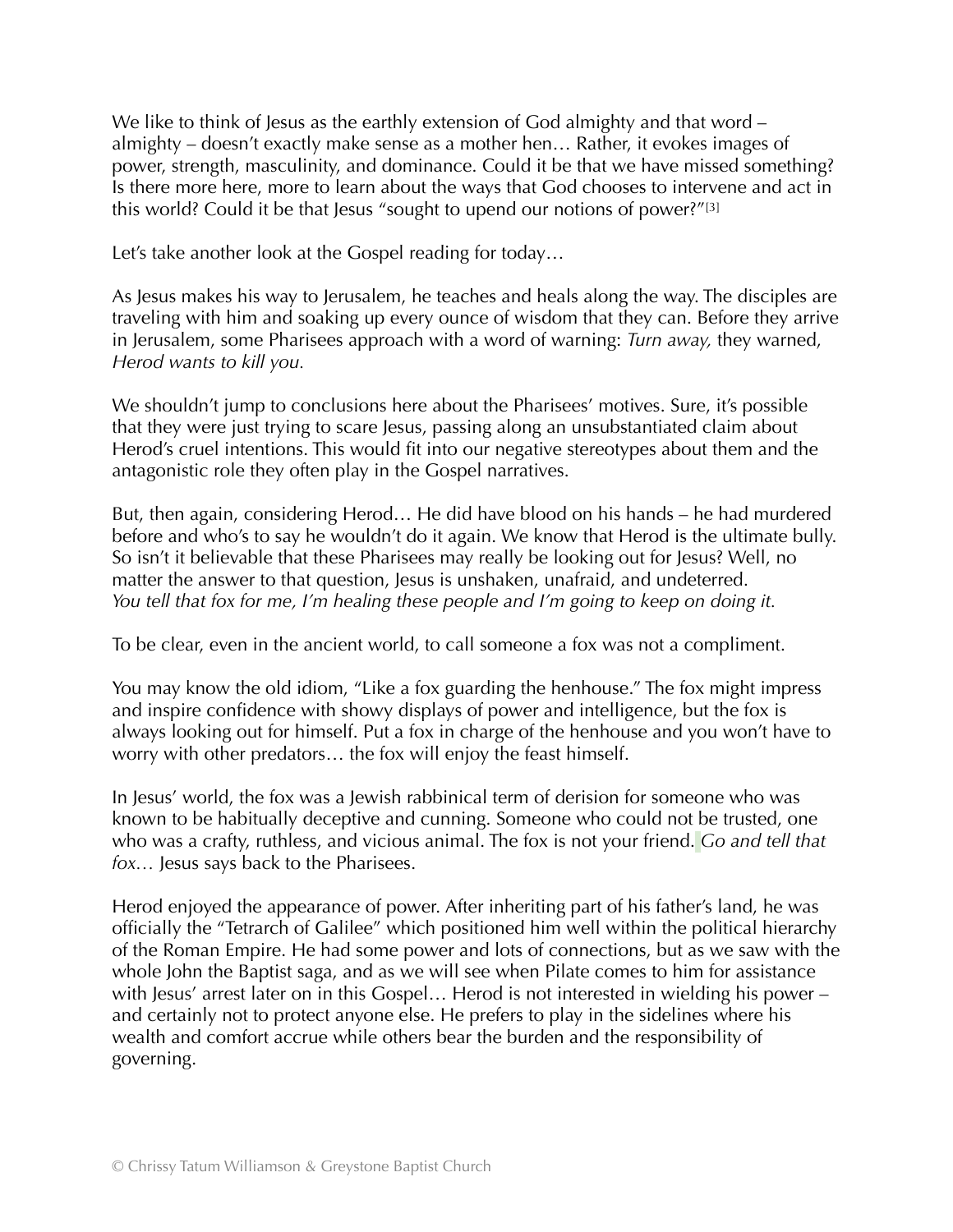Maybe Jesus was angry about the fate of his friend. Maybe Jesus really did believe that Herod was out to get him. With these details left out of Luke's account we are left with so many questions. But what is remarkable and very clear in the Gospel is the almost antagonistic power struggle unfolding between these two opposites.

- Between Herod, Tetrarch of Galilee
- and Jesus, Prince of Peace

As the story has been unfolding up to this point, we are well aware that the messiah is going to be a different kind of king. One that brings peace and not a sword, one that rules with justice and righteousness, not greed and self-preservation. But have we considered that this "different kind of messiah" might also challenge our whole understanding of what power is?

Up to this point power meant political and social advantage. Up to this point power meant safety and protection from anything that threatened one's life and livelihood. Up to this point power was the only path to survival. And up to this point, survival was the ultimate goal. But here, Jesus calls all of that into question.

*You tell that fox…* Jesus says.

Then he shifts his attention to the city where Herod rules and resides. A city where prophets have been killed while the people stood by without intervention. It is a haunting omen for those – like us – who read this story with the end already on our minds.

We know what will happen to Jesus in Jerusalem. There, he will join the ranks of the murdered prophets, while the people stand by and watch without intervention. Even still, Jesus mourns for the city and her inhabitants.

*How often I have desired to gather your children together…* 

Knowing they will watch him die. Knowing they will do nothing to stop it. Knowing all of this Jesus says those motherly-love-filled words: *How often I have desired to gather your children together, like a mother hen gathers her brood under her wings… and you were not willing.* In the face of great worldly power, power that was backed by the Roman army itself, Jesus's power chooses a vulnerable and maternal posture.

## *What's that? You want to kill me?*

*Ok, let me spread out my arms and shield these little ones from your violence. Let me gather them in close so that they are not harmed by the coldness that surrounds and threatens their lives. Let me protect them, and put myself on the line instead.* 

*Go ahead… do your thing. I am going to keep on doing mine.* 

Just 10 days ago, on March  $3<sup>rd</sup>$ , a photojournalist by the name of Francesco Malavolta captured an image that has now gone viral.